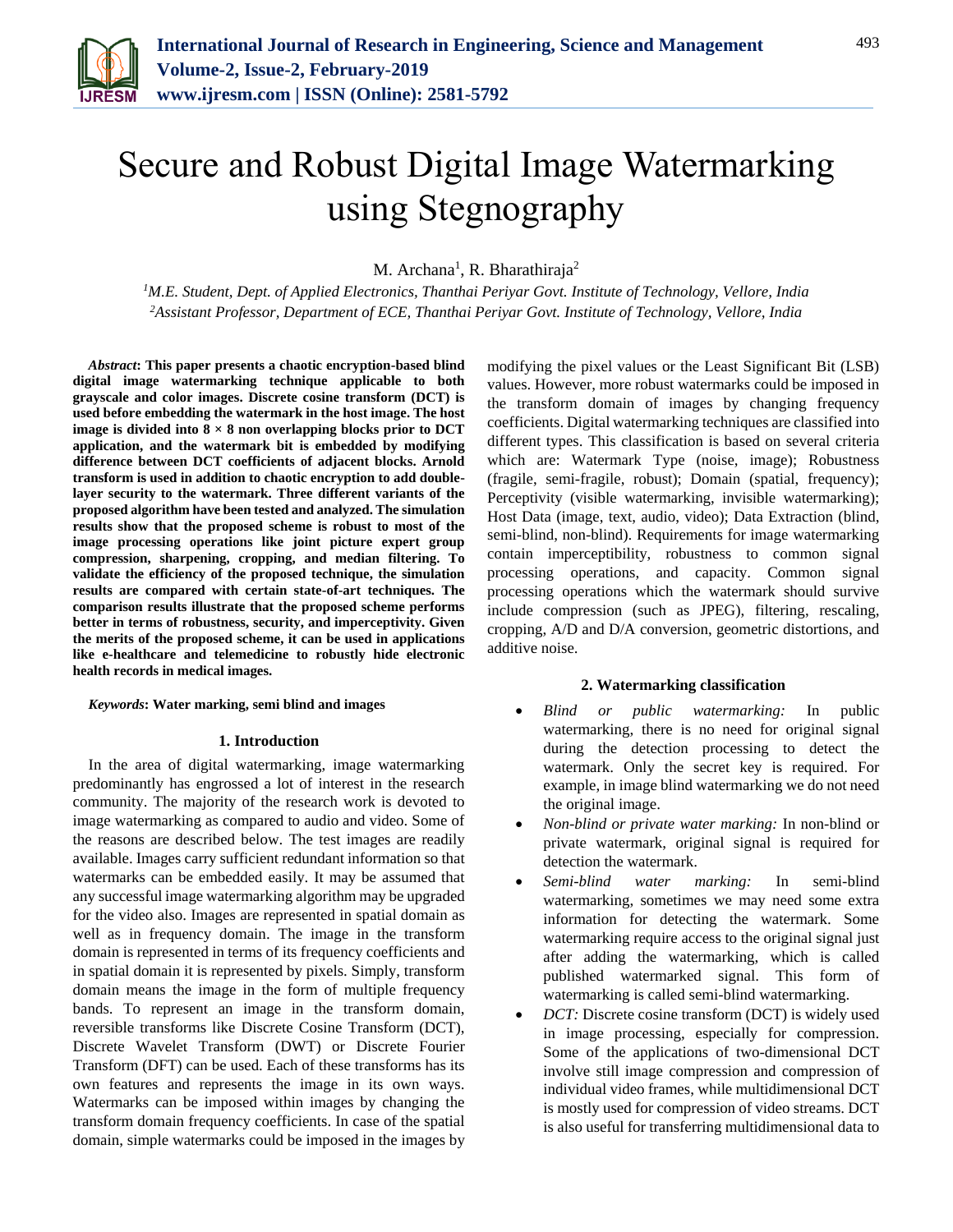

frequency domain, where different operations, like spread spectrum, data compression, data watermarking, can be performed in easier and more efficient manner.

# **3. Proposed system**

Proposes a chaotic encryption based blind digital image watermarking technique applicable to both grayscale and color images. The watermark embedding unit and watermark security unit form two important sub-systems of the proposed system. The watermark security unit is aimed at improving the security of the embedded watermark so as to make it impossible for an adversary to get the exact watermark even if it has the knowledge of embedding algorithm. Chaotic theory and Arnold encryption have been used to achieve a better security. The mathematical preliminaries of Chaos and Arnold encryption are presented in the following sub-section.



## **5. Chaos and arnold encryption**

A chaotic based encryption algorithm is an effective method for data encryption. Chaos signals possess the qualities of pseudo-randomness, irreversibility and dynamic behavior. The systems having chaotic nature possess high sensitivity to initial parameters. The output chaotic sequence is similar to white noise having random behavior with improved correlation and complexity.

# $Cn+1=\mu\times Cn\times(1-Cn)$

Where  $0 \le \mu \le 4$  typically  $\mu$  is set to value 3.9 in order to achieve highest randomness and  $0 < Cn < 1$  is the nth value generated. Different values of Cn could be obtained by varying the value of n from 0 to L-1. Here, L is the maximum number of chaotic values. By setting the initial values of  $\mu$  and C0, we can get the required chaotic signal. As it offers the joint advantage of speed and security, the use of chaotic encryption has been shown to offer increased security. The security of information can be increased by using various encryption techniques, and one of the effective techniques is Arnold transform. This encryption method, is two dimensional and works well in applications for encrypting images of type N×N. The Arnold transformation is mathematically represented as where  $(xn, yn)$  and  $(x, y)$  respectively represent the input image and encrypted image pixel coordinates represented as 2D matrices. The transform results in the change of the pixel positions to generate an image, which is disordered and different from original one. The result of Arnold transform is an encrypted image which has a one-to-one correspondence with the original image. The pseudo-random nature of the Arnold encryption results in a scrambled image which is not possible to be cracked down without knowing the sequence used the strength of encryption depends on the number of iterations, which can be defined at the start of the process. Inverse Arnold transform is used to decrypt the encrypted message.





Fig. 2. (a)Original Watermark (b) First Level Watermark (c) Second Level Watermark.

# **6. Watermark and cover generation**

The input image 'I' is passed through the pre-processing unit which acts as a buffer for grayscale images and as a converter for color images. To carry out watermark embedding into the luminance part of the image the pre-processing unit converts the input RGB image into YCbCr image, where Y stands for luminance information, Cb stands for chrominance blue information and Cr stand for chrominance red information of the image. The luminance part 'Y' is put forward as cover for the watermark because modification of this part of the image brings less noticeable changes to actual image compared to the chrominance information. On the other hand, if one wants to embed three watermarks into an RGB image, one in each plane, then the pre-processing unit extracts the RGB planes and then arranges all the three planes in a two-dimensional matrix so that each plane could be treated by the system as a  $P \times Q$  grayscale plane, where P and Q respectively denote rows and columns of cover image. The resulting matrix values are brought in a range of −128 to 127 by subtracting 128 from the matrix.



**7. Simulation result**

Fig. 3. Input image